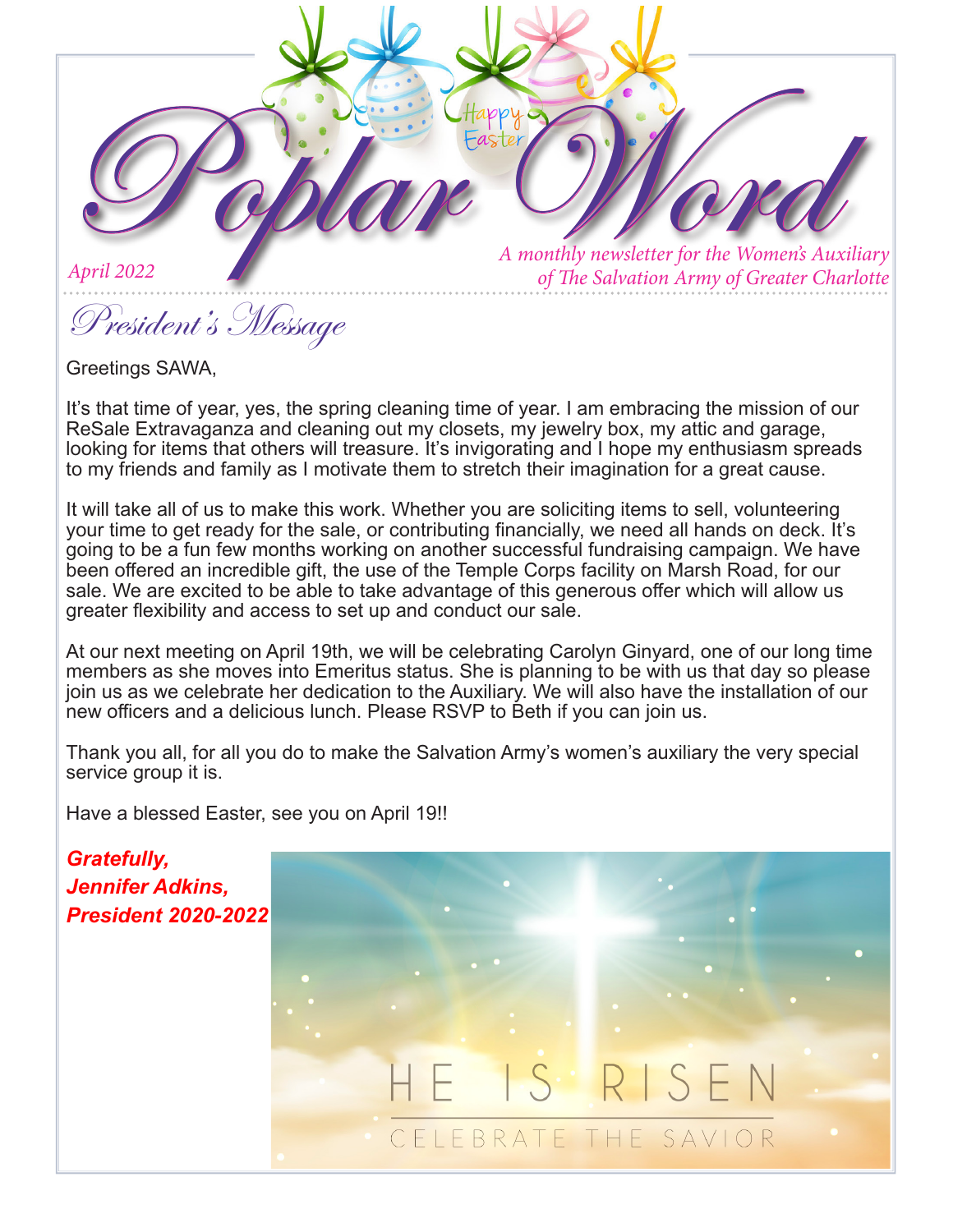Meeting Reminder for Members & Guests

Our next meeting will be held on **Tuesday, April 19th at 11:30 am** at Area Command**,** the board meeting will be held immediately before at 10:30 am. An Email will be sent out with meeting details on April 18th. Please **RSVP** to **Beth** if you plan to attend (beth.butchino@uss.salvationarmy.org), an accurate count is crucial!

## *ARC Update*

Jewelry sorting is the second and fourth Tuesdays of the month. We meet from 10:30 am until 1:00 pm and have lunch in the cafeteria with the residents.

Many thanks to everyone who brought candy, snacks and the treat bags. April 12 is our next meeting at the ARC and we will fill the goody bags before starting with the jewelry. Please join us!

## *Becky Herring*

Boys and Girls Club Update

Happy Easter All!

We will be celebrating this month with bakery cupcakes. It seems restrictions are still in place to keep the Boys and Girls Clubs safe. They have been fortunate and successful with this protocol. Thank you to all the wonderful cooks that offered to bake. Hopefully, next year we will be back on target with our homemade cupcakes.

We will be celebrating Spring with a craft. This craft will be held at our Milton Road Boys and Girls Club located at 2901 Milton Road, on Monday, April 18th at 11 a.m. We will be potting and decorating pots with small buds for Mother's Day. We will also be making Mother's Day cards with the kids. I will be bringing bakery cookies for the children to have a treat. We will have close to 50 children on this day and hope you might join us for fun! This Boys and Girls Club will be part of our capital campaign receiving funds and if interested it would be a great time to see this facility.

May you all share in Easter Blessings!

*Rosella Bergen*

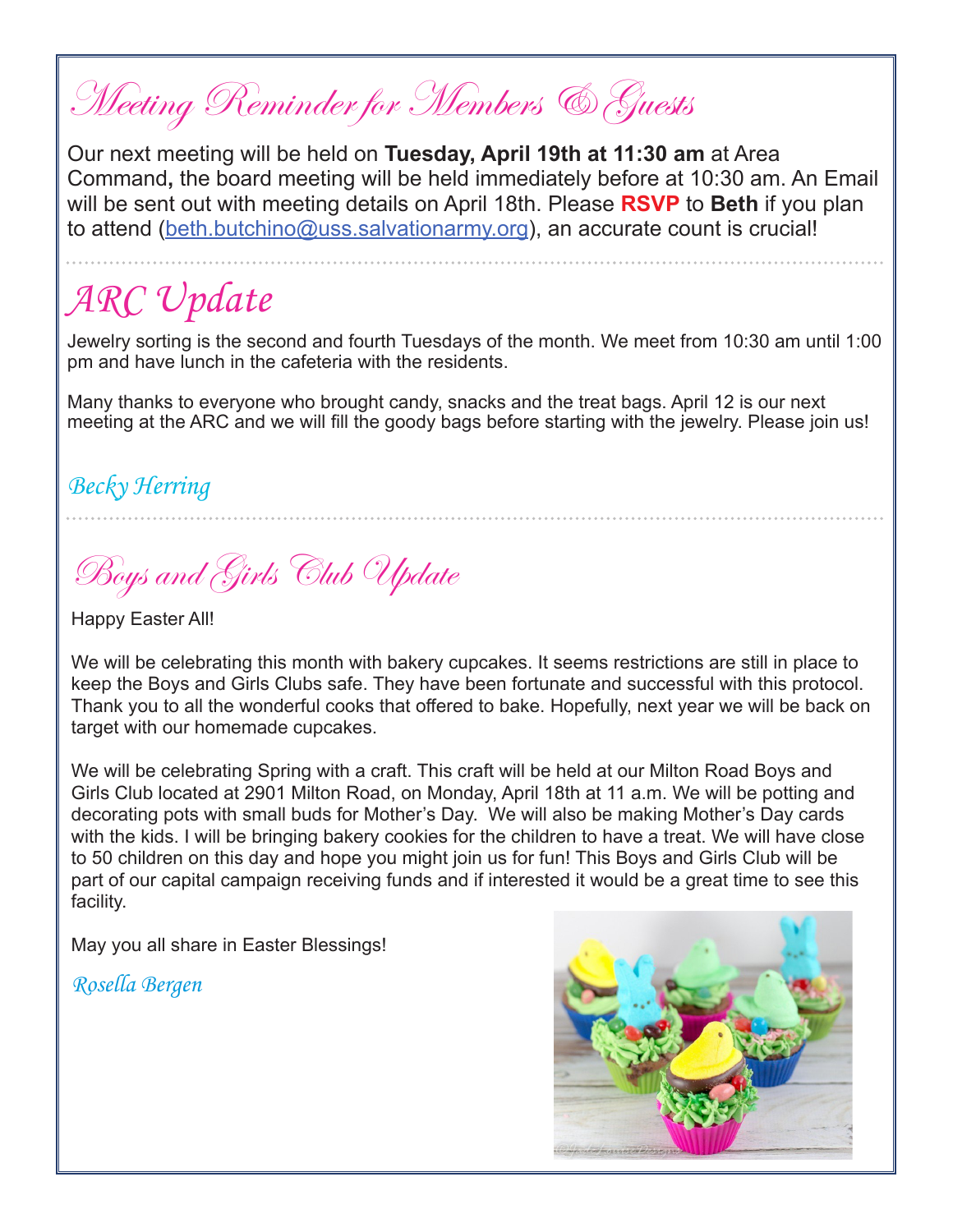Scholarship Student Highlight

#### RECIPIENTS OF THE CLARY FAMILY SCHOLARSHIP

In honor of Marty Clary who retired as Executive Director of the Boys & Girls Club in January 2022, the Boys & Girls Club executive board has funded a scholarship in his name along with his wife, Wanda. It will be made available to the children of Boys & Girls Club staff members. The recipients of this scholarship for the 2022-2023 academic year were named in March. These three students will receive funding next year in appreciation by the Clarys of their mothers who are unit directors of area Boys & Girls Clubs.

Paradise Jones, daughter of Tekisha Scott (Booth Commons) is a sophomore at Central Piedmont Community College majoring in Culinary Arts. Fellow Lewis, son of Tonia Lewis (Milton Road), will be a junior next year at Jackson State University majoring in criminal justice. Tonea Welch, daughter of Lakesha Welch (Marsh Road), will be a senior at Shaw University where she majors in early childhood education.

Congratulations to these students!

#### *Diane Minsker*



*Paradise Jones Fellow Lewis Tonea Welch*



April 20 April 24 April 30



Member Birthdays

Please join me in wishing the following members a Happy

| <b>Joyce Sellers</b> | April 2  |
|----------------------|----------|
| <b>Molly Tucker</b>  | April 5  |
| <b>Sally Moore</b>   | April 8  |
| <b>Betty Maxwell</b> | April 9  |
| Jennifer Moore       | April 11 |
| Annetria Lattimore   | April 13 |
| Nina Robertson       | April 13 |
|                      |          |

| Jean Freeman            |
|-------------------------|
| Debbie Laity            |
| <b>Debbie Pendletor</b> |
|                         |
|                         |